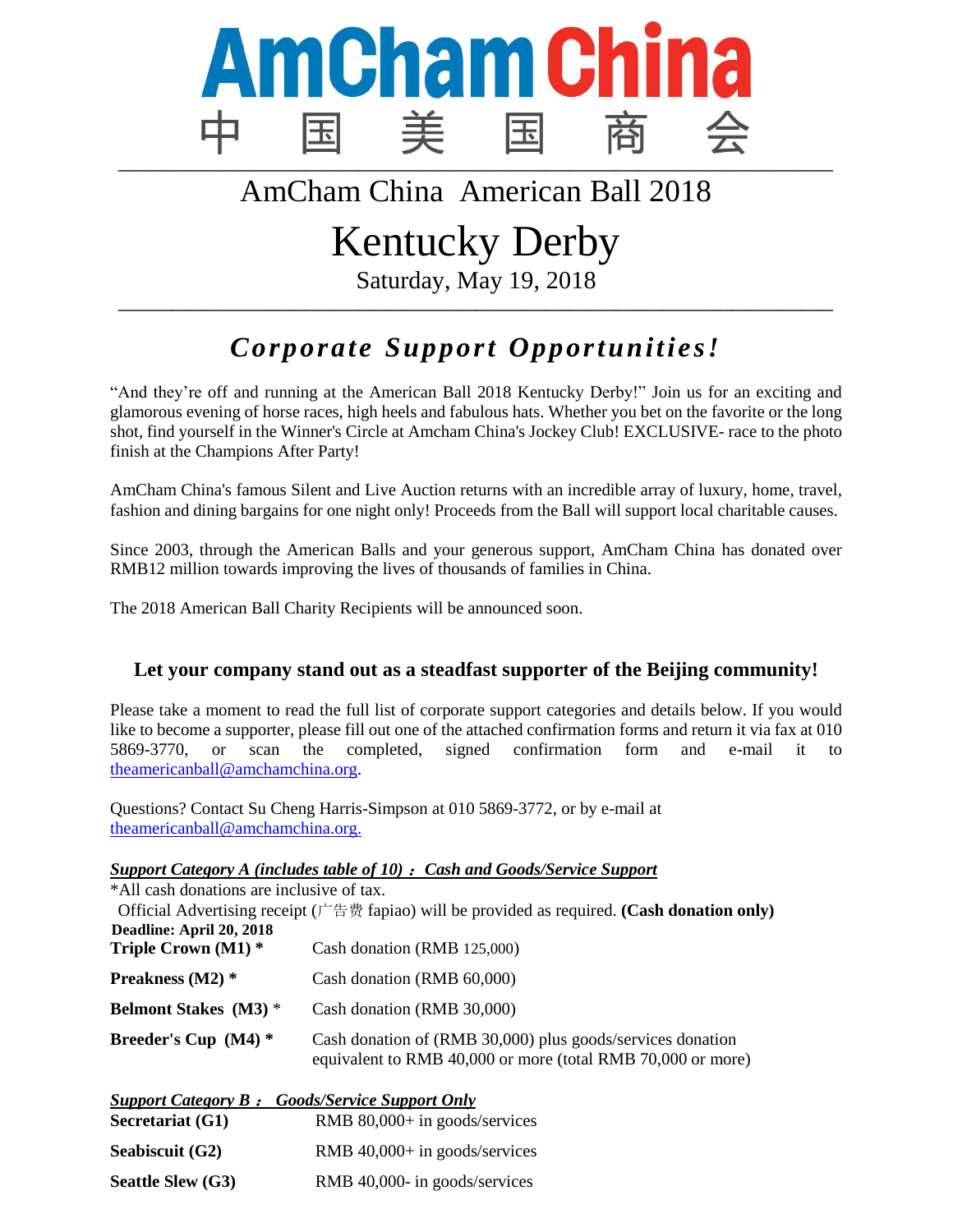## **Amcham china** 中 美国商会 国

| <b>CASH SPONSORSHIP</b>                                                                                          |                                                                                                                                                                                                           |                                                       |                                                              |                                                                                                   |
|------------------------------------------------------------------------------------------------------------------|-----------------------------------------------------------------------------------------------------------------------------------------------------------------------------------------------------------|-------------------------------------------------------|--------------------------------------------------------------|---------------------------------------------------------------------------------------------------|
|                                                                                                                  | <b>Triple Crown</b><br>RMB 125,000 (M1)                                                                                                                                                                   | <b>Preakness</b><br><b>RMB 60,000</b><br>(M2)         | <b>Belmont</b><br><b>Stakes</b><br><b>RMB 30,000</b><br>(M3) | <b>Breeder's Cup</b><br><b>RMB 30,000 plus</b><br>goods /services (M4)<br>(total RMB<br>$70,000+$ |
| <b>Charity Champion</b>                                                                                          | Selection of Charity<br>$\bullet$<br>PPT of charity at<br>$\bullet$<br>event<br>Half page charity<br>$\bullet$<br>feature in Event book<br>Invitation to present<br>$\bullet$<br>check at CSR<br>ceremony |                                                       |                                                              |                                                                                                   |
| At the Event                                                                                                     |                                                                                                                                                                                                           |                                                       |                                                              |                                                                                                   |
| Corporate Table                                                                                                  | 15 person table - Premier<br>Seating Area I                                                                                                                                                               | 10 person table -<br><b>Premier Seating</b><br>Area I | 10 person<br>table - Premier<br>Seating Area<br>П            | 10 person table -<br>Premier Seating Area<br>$\mathbf{I}$                                         |
| Ad in the American Ball event program<br>booklet.                                                                | Full Page                                                                                                                                                                                                 | Full Page                                             | <b>Half Page</b>                                             | Full Page                                                                                         |
| Logo on event ticket, posters /flyers. *                                                                         |                                                                                                                                                                                                           |                                                       |                                                              |                                                                                                   |
| Company Logo on The American Ball<br>printed promotional materials. *                                            |                                                                                                                                                                                                           |                                                       |                                                              |                                                                                                   |
| Dedicated Horse - sponsor can come up<br>with Horse name                                                         |                                                                                                                                                                                                           |                                                       |                                                              |                                                                                                   |
| Logo in company listing: "Thank You to<br>our Supporters" in The American Ball<br>event program booklet.         |                                                                                                                                                                                                           |                                                       |                                                              |                                                                                                   |
| Logo on "2018 The American Ball<br>Major Supporters" display in event<br>lobby area.                             |                                                                                                                                                                                                           |                                                       |                                                              |                                                                                                   |
| Logo on seating chart display in event<br>lobby area.                                                            |                                                                                                                                                                                                           |                                                       |                                                              |                                                                                                   |
| <b>Additional Benefits</b>                                                                                       |                                                                                                                                                                                                           |                                                       |                                                              |                                                                                                   |
| Promotion of your CSR and community<br>engagement programs on video in<br>AmCham China lobby                     |                                                                                                                                                                                                           |                                                       |                                                              |                                                                                                   |
| 10-minute feature on AmCham China<br>podcast                                                                     |                                                                                                                                                                                                           |                                                       |                                                              |                                                                                                   |
| Full page ad in the Business Now<br>Magazine as an ad or advertorial                                             |                                                                                                                                                                                                           |                                                       |                                                              |                                                                                                   |
| Article featuring senior company<br>executive in Business Now Magazine                                           |                                                                                                                                                                                                           |                                                       |                                                              |                                                                                                   |
| 20% off on other media sponsorships,<br>including website, Business Now<br>Magazine, China Bulletin news letters |                                                                                                                                                                                                           |                                                       |                                                              |                                                                                                   |
| 15% off on the 2019 AmCham China<br>Membership Directory offerings                                               |                                                                                                                                                                                                           |                                                       |                                                              |                                                                                                   |
| One electronic direct mailing sent to<br>AmCham China's network of over<br>10,000 business leaders               |                                                                                                                                                                                                           |                                                       |                                                              |                                                                                                   |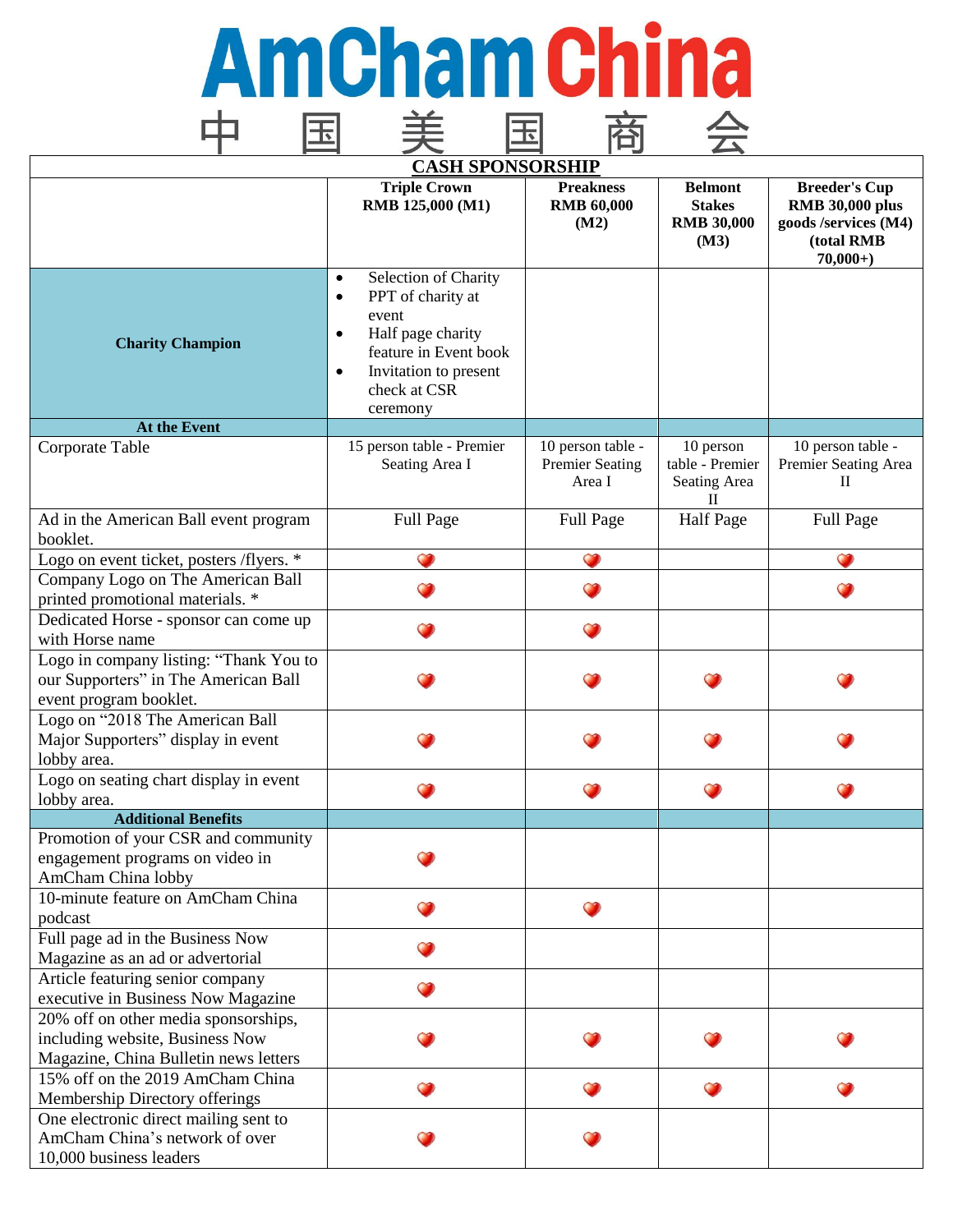# Amcham china

|                                         | 手 |  |  |
|-----------------------------------------|---|--|--|
| One M2M event at AmCham China OR        |   |  |  |
| one month advertisement in e-newsletter |   |  |  |
| The Bulletin                            |   |  |  |
| Acknowledgement with logo in post-      |   |  |  |
| event Business Now thank you.           |   |  |  |
| Company Logo on The American Ball       |   |  |  |
| Website.                                |   |  |  |
| Company Website Link from The           |   |  |  |
| American Ball Website.                  |   |  |  |

*\* Printing deadline applies.*

|                                                                        | <b>GOODS &amp; SERVICES SPONSORSHIP</b> |                                       |                                         |
|------------------------------------------------------------------------|-----------------------------------------|---------------------------------------|-----------------------------------------|
|                                                                        | <b>Secretariat</b><br>RMB 80,000+ (G1)  | <b>Seabiscuit</b><br>RMB 40,000+ (G2) | <b>Seattle Slew</b><br>RMB 40,000- (G3) |
| <b>Benefits</b>                                                        |                                         |                                       |                                         |
| Advertisement in The American Ball                                     | Full Page                               | Quarter Page                          |                                         |
| event program booklet.                                                 |                                         |                                       |                                         |
| Logo on event ticket, posters /flyers. *<br>Printing deadline applies. |                                         |                                       |                                         |
| Company Website Link from The                                          |                                         |                                       |                                         |
| American Ball Website.                                                 |                                         |                                       |                                         |
| Company Logo on The American Ball                                      |                                         |                                       |                                         |
| Website.                                                               |                                         |                                       |                                         |
| Company Logo on The American Ball                                      |                                         |                                       |                                         |
| printed promotional materials. *                                       |                                         |                                       |                                         |
| Publishing conditions apply.                                           |                                         |                                       |                                         |
| Logo in company listing: "Thank You to                                 |                                         |                                       |                                         |
| our Supporters" in The American Ball                                   |                                         |                                       |                                         |
| event program booklet.                                                 |                                         |                                       |                                         |
| 20% off on other media sponsorships,                                   |                                         |                                       |                                         |
| including website, Business Now                                        |                                         |                                       |                                         |
| Magazine, China Bulletin news letters                                  |                                         |                                       |                                         |
| 15% off on the 2019 AmCham China                                       |                                         |                                       |                                         |
| Membership Directory offerings                                         |                                         |                                       |                                         |
| Company listing in "Thank You to our                                   |                                         |                                       |                                         |
| Supporters" in The American Ball event                                 |                                         |                                       |                                         |
| program booklet.                                                       |                                         |                                       |                                         |
| Logo on "2018 The American Ball Major                                  |                                         |                                       |                                         |
| Supporters" display in event lobby area.                               |                                         |                                       |                                         |
| Logo on seating chart display in event                                 |                                         |                                       |                                         |
| lobby area.                                                            |                                         |                                       |                                         |
| Acknowledgement in post-event Business                                 |                                         |                                       |                                         |
| Now thank you.                                                         |                                         |                                       |                                         |
| Company information (company name,                                     |                                         |                                       |                                         |
| tel., address, short introduction) list in                             |                                         |                                       |                                         |
| 2018 AmCham China American Ball E-                                     |                                         |                                       |                                         |
| catalog                                                                |                                         |                                       |                                         |

*\* Printing deadline applies.*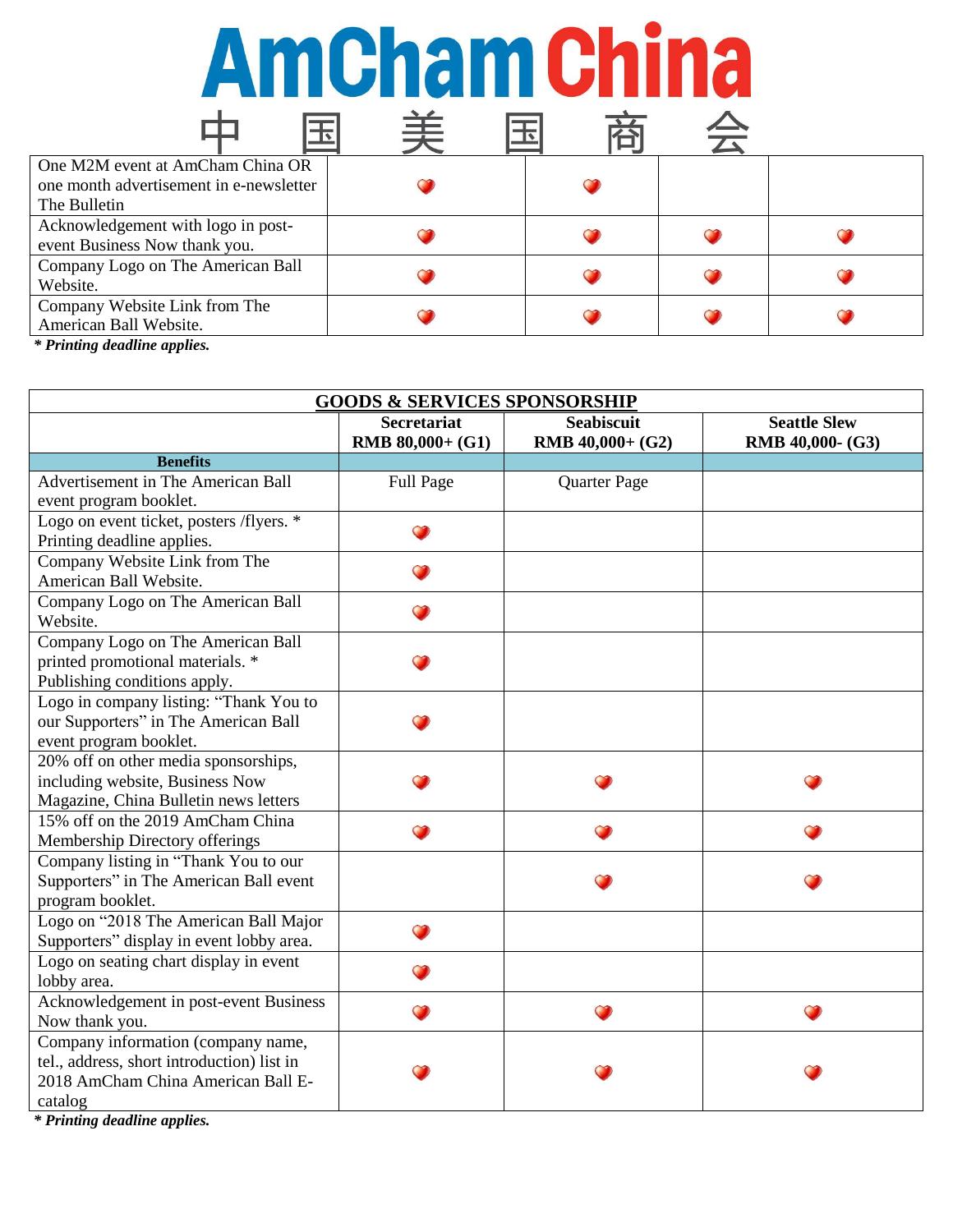

### AmCham China American Ball 2018

# Kentucky Derby

Saturday, May 19, 2018

#### **Cash Donation Confirmation Form \_\_\_\_\_\_\_\_\_\_\_\_\_\_\_\_\_\_\_\_\_\_\_\_\_\_\_\_\_\_\_\_\_\_\_\_\_\_\_\_\_\_\_\_\_\_\_\_\_\_\_\_\_\_\_\_\_\_\_\_\_\_\_\_\_\_\_\_\_\_\_\_\_\_\_\_\_\_\_\_\_\_\_\_\_\_\_\_\_\_\_\_**

*Corporate Support Level (please circle one):* **\*All cash donations are inclusive of tax.**

| Triple Crown $(M1)$ *        | Cash donation (RMB125,000) |
|------------------------------|----------------------------|
| Preakness (M2) *             | Cash donation (RMB60,000)  |
| <b>Belmont Stakes (M3)</b> * | Cash donation (RMB30,000)  |

By signing below, \_\_\_\_\_\_\_\_\_\_\_\_\_\_\_\_\_\_\_\_\_\_\_\_\_\_\_\_\_\_\_\_\_\_\_\_\_ agrees to support AmCham China 2018 American Ball at (Company Name the level indicated above and understands that all paid Corporate Support is non-refundable.

AmCham China reserves the right to limit corporate support, determine the suitability of corporate donations of goods and/or services, and allocate and disburse the funds raised by this event.

**To confirm your corporate support, please fax this signed Confirmation Form at 010 5869 – 3770 or scan the signed form and e-mail it to [theamericanball@amchamchina.org](mailto:theamericanball@amchamchina.org)**